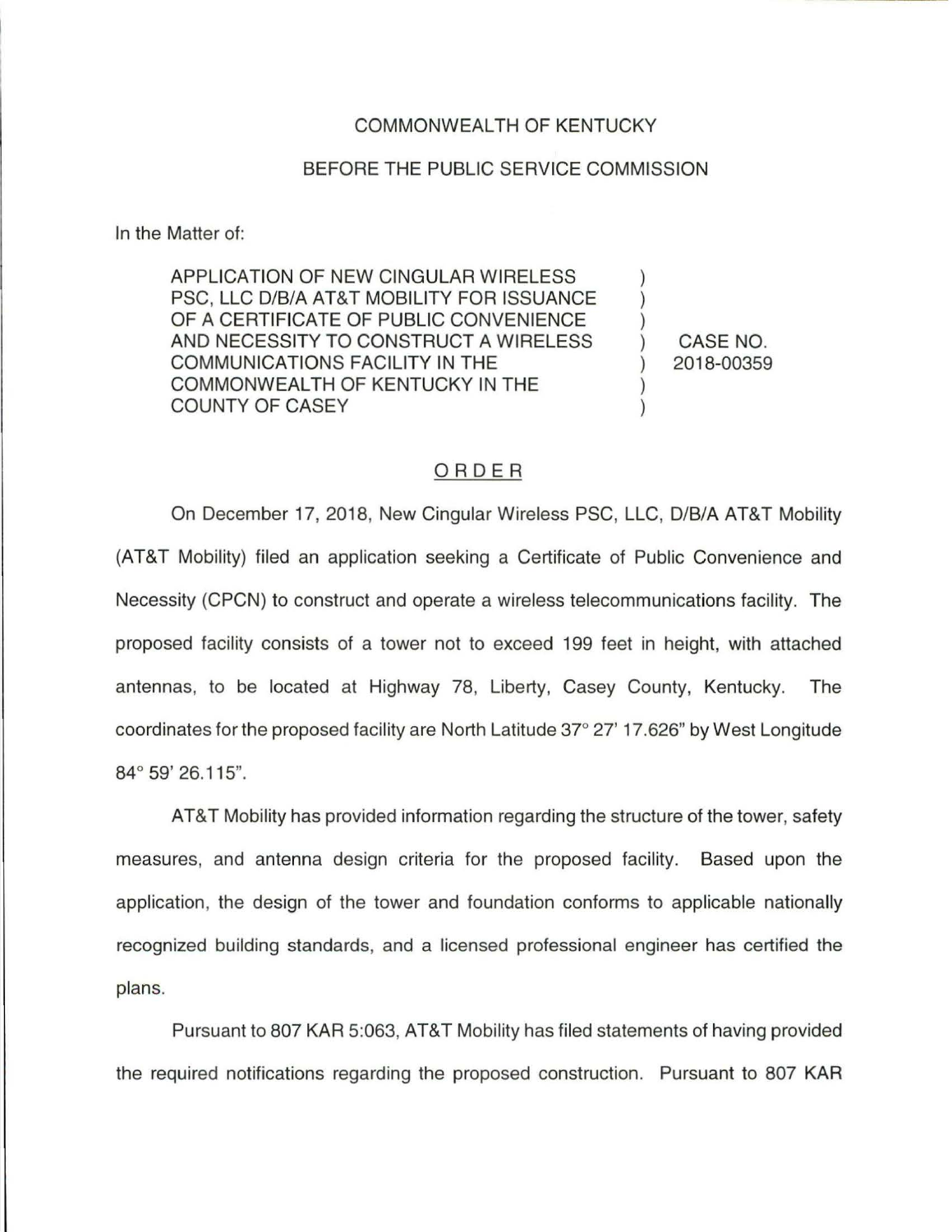5:063, AT&T Mobility has filed evidence that the county judge/executive and all property owners within 500 feet and contiguous to the cell site have been notified of the proposed construction. The notices solicited any comments and informed the recipients of their right to request intervention. As of the date of this Order, no public comments or requests for intervention have been received.

AT&T Mobility filed documentation that no notice is required to the Federal Aviation Administration and that a Kentucky Airport Zoning Commission (KAZC) permit is not required for the proposed site.

The Commission, having considered the evidence of record and being otherwise sufficiently advised, finds that AT&T Mobility has demonstrated that a facility is necessary to provide adequate utility service and, therefore, a CPCN to construct the proposed facility should be granted.

Pursuant to KRS 278.280, the Commission is required to determine proper practices to be observed when it finds, upon complaint or on its own motion, that the facilities of any utility subject to its jurisdiction are unreasonable, unsafe, improper, or insufficient. To assist the Commission in its efforts to comply with this mandate, AT&T Mobility should notify the Commission if the antenna tower is not used to provide service in the manner set out in the application and this Order. Upon receipt of such notice, the Commission may, on its own motion, institute proceedings to consider the proper practices, including removal of the unused antenna tower, which should be observed by AT&T Mobility.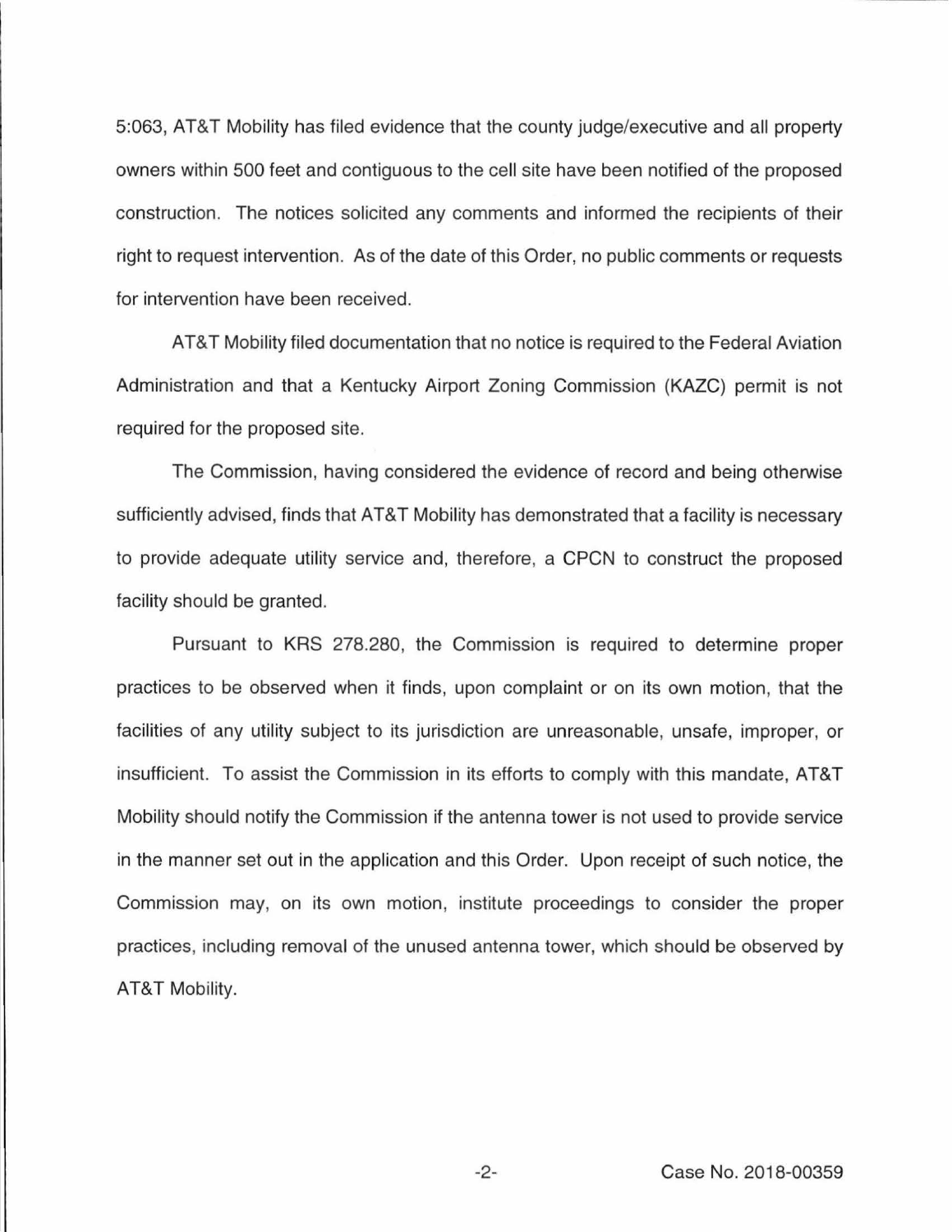## IT IS THEREFORE ORDERED that:

1. AT&T Mobility is granted a CPCN to construct a wireless telecommunications facility. The proposed facility consists of a tower not to exceed 199 feet in height, with attached antennas, to be located at Highway 78, Liberty, Casey County, Kentucky. The coordinates for the proposed facility are North Latitude 37° 27' 17.626" by West Longitude 84° 59' 26.115".

2. AT&T Mobility shall immediately notify the Commission in writing if, after the antenna tower is built and utility service is commenced, the tower is not used for a period of three months in the manner authorized by this Order.

3. Documents filed, if any, in the future pursuant to ordering paragraph 2 shall reference this case number and shall be retained in the post-case correspondence file.

4. This case is closed and removed from the Commission's docket.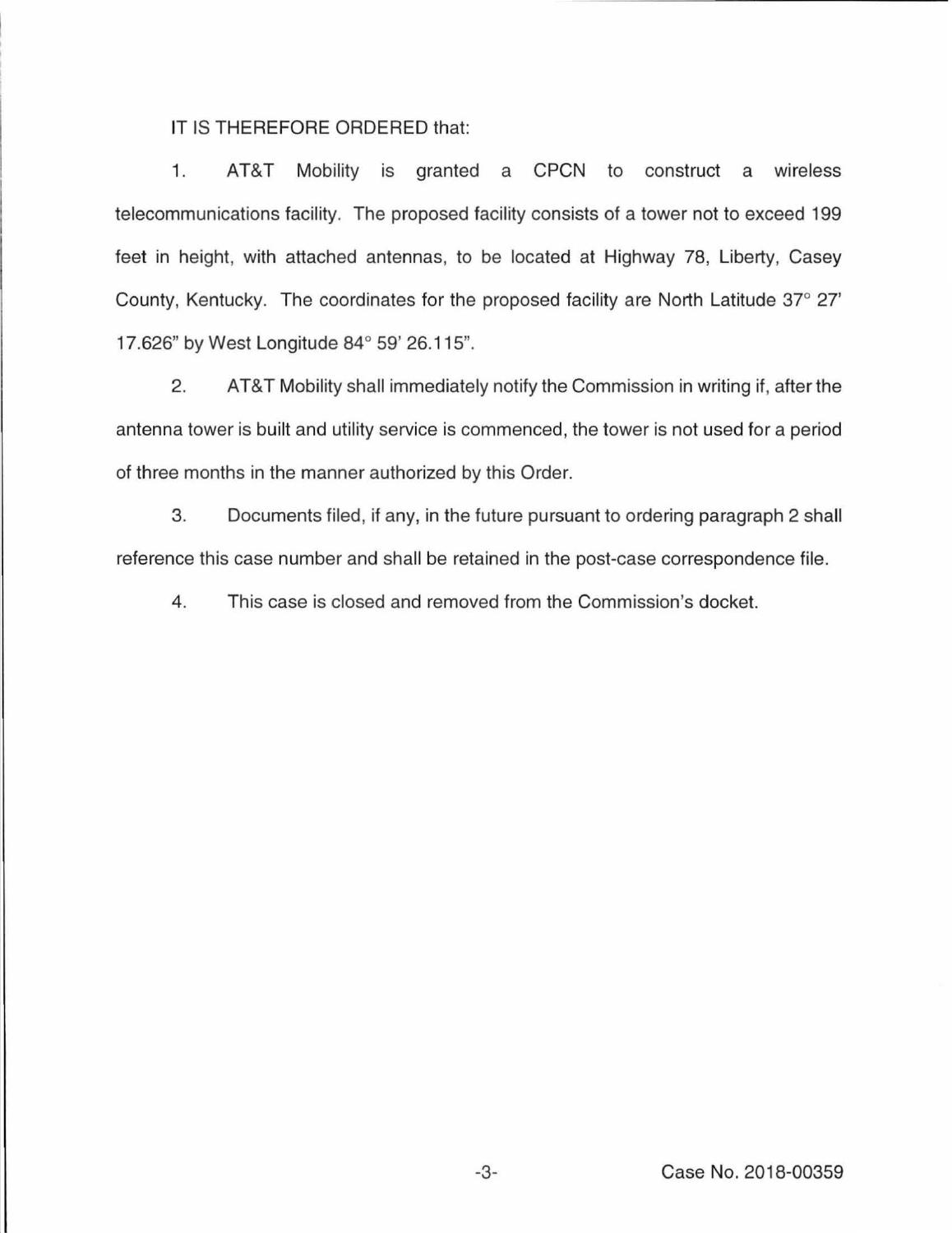By the Commission

ENTERED JAN 1 6 2019

KENTUCKY PUBLIC SERVICE COMMISSION

ATTEST:

Quen R. Purson

ö

Executive Director